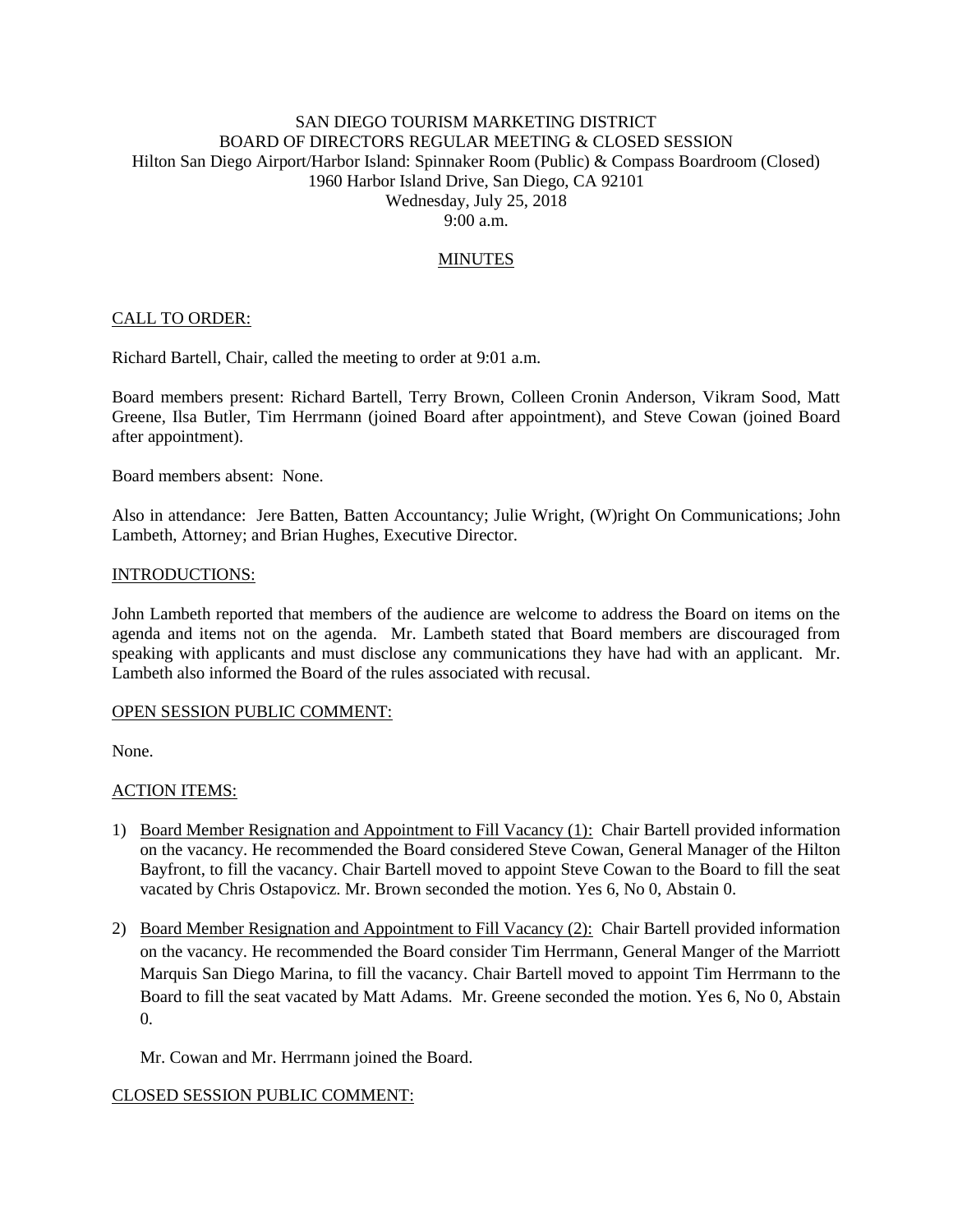SDTMD Minutes July 25, 2018 Page 2 of 3

None.

# CLOSED SESSION ITEMS:

Chair Bartell announced the Board would be discussing the four (4) items on the closed session agenda.

# ADJOURN TO CLOSED SESSION:

Chair Bartell adjourned the meeting to closed session at 9:05 a.m.

## RECONVENED TO OPEN SESSION:

Chair Bartell reconvened the meeting to open session at 9:55 a.m.

## CLOSED SESSION REPORT:

John Lambeth reported that there were no reportable actions taken by the Board in closed session.

# INFORMATION ITEMS:

None.

# ACTION ITEMS:

- 3) Approval of Minutes: John Lambeth asked for one correction to the June 1, 2018 minutes. Mr. Lambeth stated Matt Adams should not have been listed as absent, he resigned from the Board prior to the meeting. His name should be removed from the "absent" listing in the minutes. Ms. Anderson moved to approve the June 1, 2018 minutes as amended per Mr. Lambeth's comment. Mr. Greene seconded the motion. Yes 8, No 0, Abstain 0.
- 4) Executive Director Recruitment / AD HOC Search Committee: Chair Bartell gave background on the vacancy. He said Brian Hughes has done an incredible job in the position and has been a great ambassador for the SDTMD. Chair Bartell mentioned that he wanted to form an ad hoc committee to search for candidates and conduct initial discussions. Bartell moved to create an ad hoc search committee and appoint Chair Bartell, Mr. Brown, Ms. Butler and Mr. Greene as members of the committee. Mr. Brown seconded the motion. Yes 8, No 0, Abstain 0.
- 5) Balboa Park Tourism Marking Steering Committee: Chair Bartell talked about what an incredible asset Balboa Park is. Mr. Greene talked about the destination master plan and how the park fits into the plan. Kerri Kapich, from SDTA, talked about how SDTA has been coordinating with the park. Mr. Greene moved to create the Balboa Park tourism marketing committee and delegate to Mr. Greene the authority to appoint other committee members. Ms. Butler seconded the motion. Yes 8, No 0, Abstain 0.